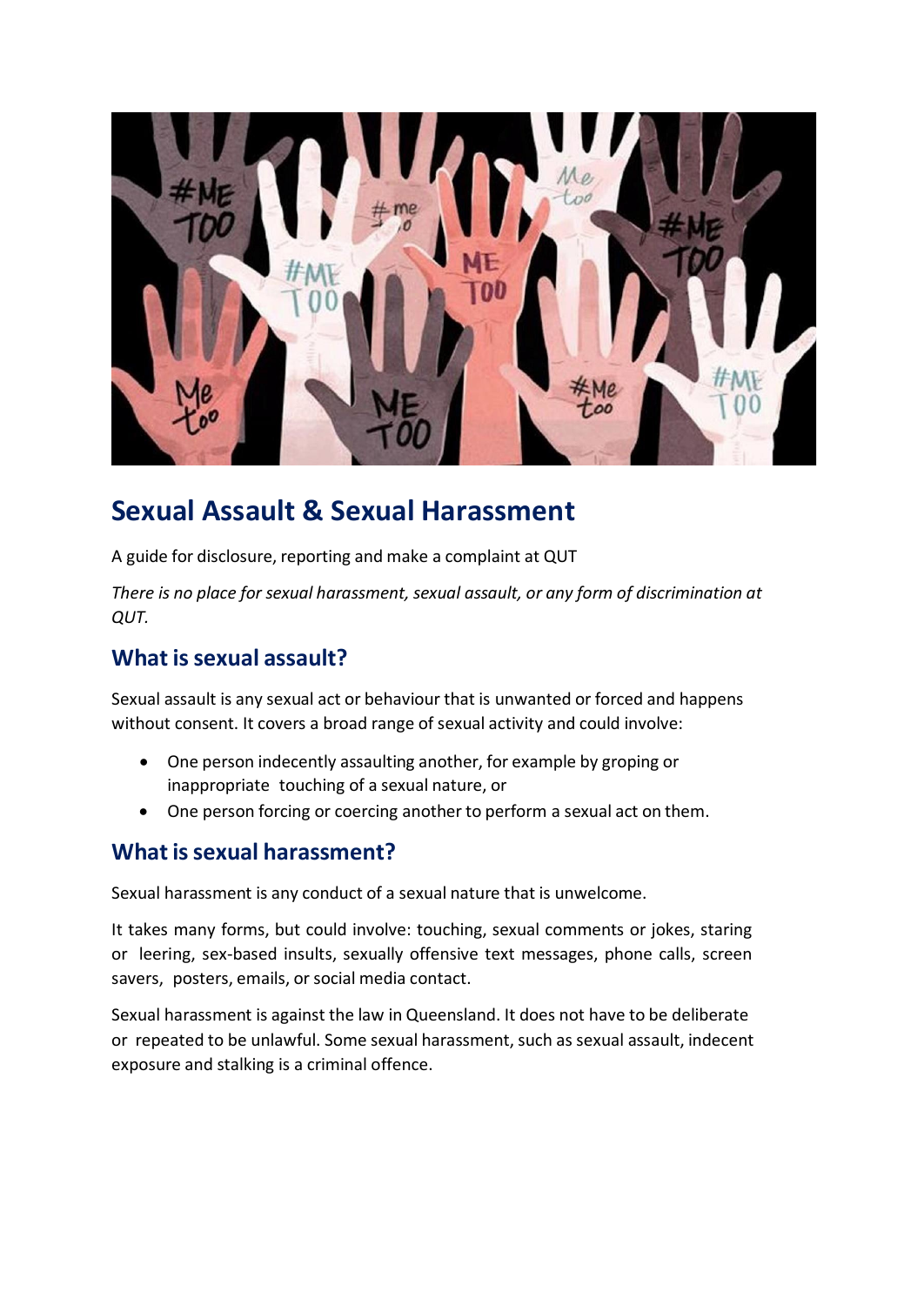# **What is consent?**

Consent is when a person freely and voluntarily agrees to an activity. It can only be given by a person with the cognitive capacity to do so. Consent is not freely and voluntarily given if you are:

- Underforce
- Unconscious or asleep
- Under the influence of drugs or alcohol
- Under threat or intimidation
- In fear of bodily harm, or
- Have a mistaken belief that the offender is your sexual partner.

(QUT MOPP A/8.5)

#### **The complaint process**

## **What is a disclosure?**

In this contact, disclosure means telling another person about an incident of sexual assault, sexual harassment, or discrimination. The incident can be recent, have occurred in the past, or be ongoing. Disclosure is generally about support-seeking, and you may not necessarily be seeking other action by the university. The university will support you to make an informed choice about further actions you wish to take, if any.

## **Who can I make a disclosure to?**

You can make a disclosure to any QUT staff member, many have been trained to provide advice and support. Our counsellors provide free, confidential support or you can also contact QUT's Discrimination Advisers, who are specifically trained in this area.

## **What is a complaint?**

A complaint is a formal option you can take if you would like assistance to intervene or resolve the matter. At QUT, complaints are handled by Discrimination Advisers.

#### **What isthe difference between a complaint and a disclosure?**

A complaint may come after a disclosure, but many people will make a disclosure without making a complaint. You may find that once you have information about the options available, you wish to formalise the mater and make a complaint. It is up to you.

## **How do I make a complaint?**

Contact QUT Equity Services on 07 3138 5601 and ask to speak to a Discrimination Adviser, or email [discriminationadviser@qut.edu.au.](mailto:discriminationadviser@qut.edu.au)

## **The complaints process at QUT**

QUT has a two stages in our complaints process: an early resolution process, and an investigative process.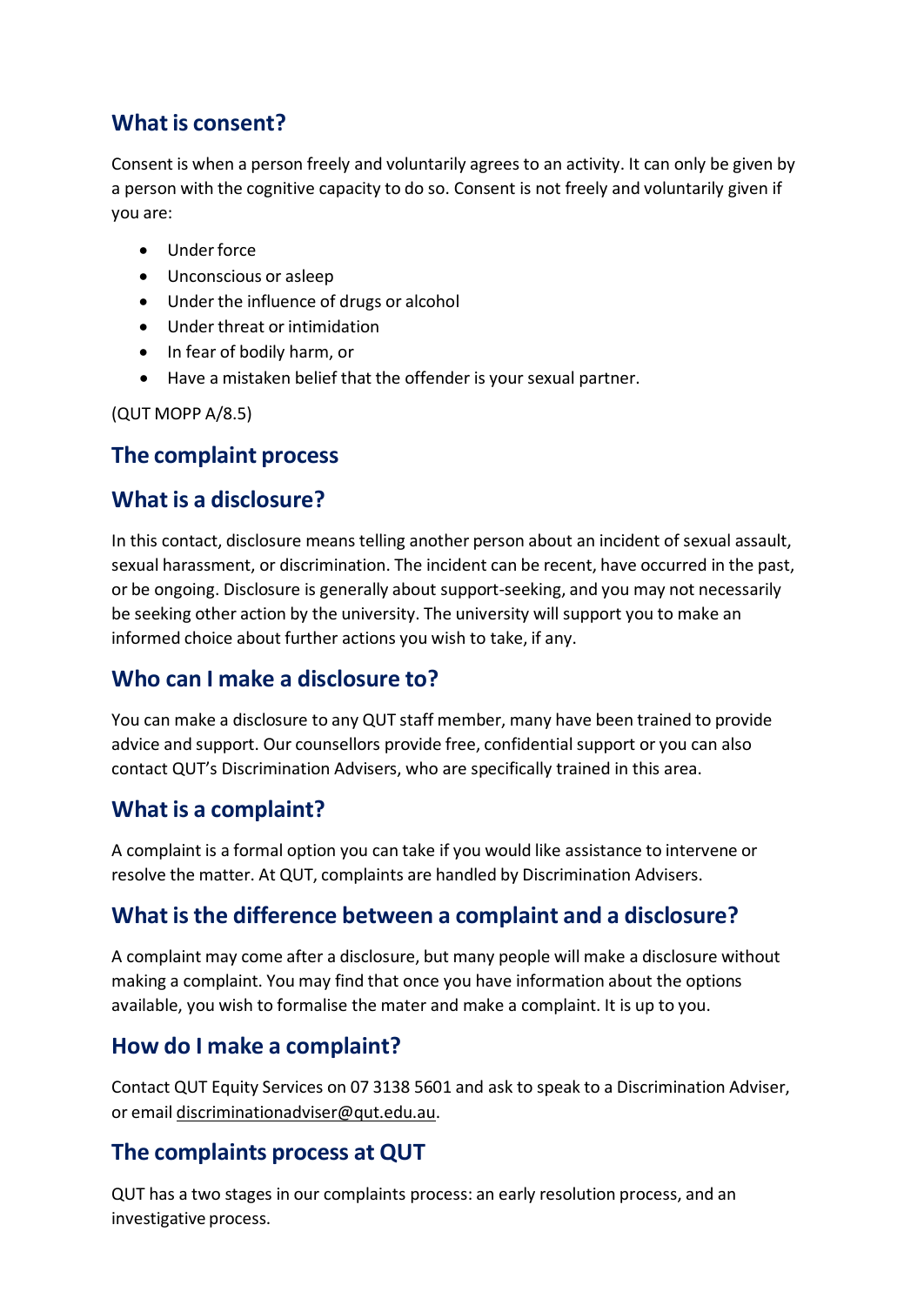Where possible we will try to resolve a situation early, but in some cases will proceed directly to an investigative process.

# **What are the rights of a complainant?**

A person who makes a complaint has certain rights; these include:

- Natural justice- to be treated with respect and impartiality at all stages
- Confidentiality
- Safety and wellbeing
- Presence of a support person if wanted
- Timely resolution
- Choice of how to proceed (where possible)

## **What are the rights of the respondent?**

A person about whom the complaint is made also has certain rights in the process, including:

- Natural justice- to be treated with respect and impartiality at all stages
- Confidentiality
- Opportunity to respond to allegations
- Procedural fairness

#### **How will my safety and wellbeing be ensured during this process?**

Throughout the complaint process, your safety and wellbeing will be the priority. Every effort will be made to minimise further harm or trauma, and to avoid the need for you to retell the details of the complaint.

Discrimination Advisers will work closely with QUT Security, steps taken may include:

- Timetable changes
- Academic adjustments
- Work placement reassignments
- A student access or safety plan

#### **Can a report be made elsewhere?**

Yes, at any time a complaint can be made to the Queensland Police Service or another external agency such as the Queensland Human Rights Commission. In that case, QUT will co-operate with the relevant organisation and cease internal investigations.

# **Whatshould I do whole a preliminary assessment or investigation is underway?**

- Keep any evidence
- Contact required support services